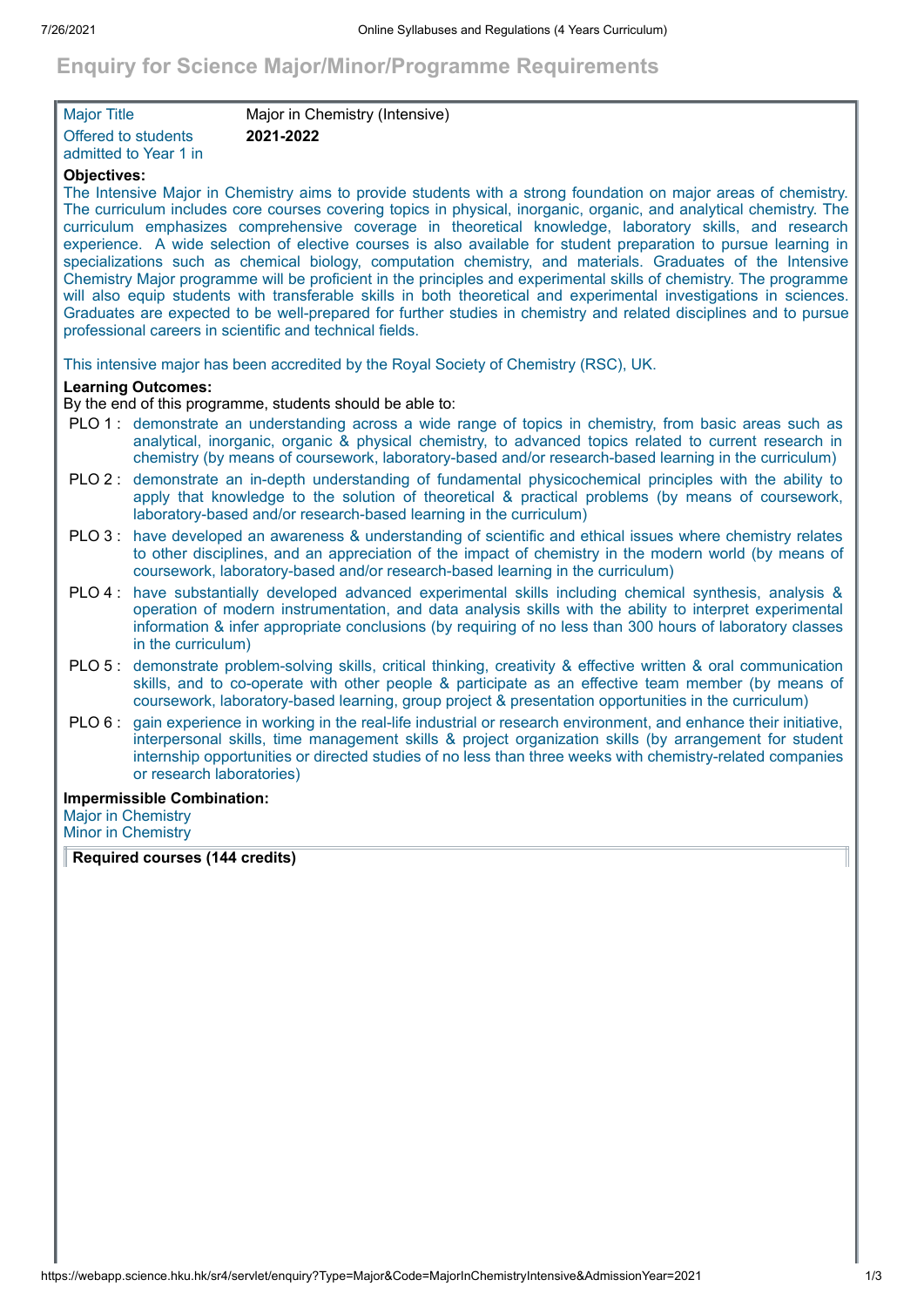| 1. Introductory level courses (54 credits)                                                                |                                                                                                                |          |
|-----------------------------------------------------------------------------------------------------------|----------------------------------------------------------------------------------------------------------------|----------|
|                                                                                                           | <b>Disciplinary Core Courses: Science Foundation Courses (12 credits)</b>                                      |          |
| <b>SCNC1111</b>                                                                                           | Scientific method and reasoning (6)                                                                            | (Note 1) |
| <b>SCNC1112</b>                                                                                           | Fundamentals of modern science (6)                                                                             | (Note 1) |
|                                                                                                           | <b>Disciplinary Core Courses (36 credits)</b>                                                                  |          |
| <b>CHEM1042</b>                                                                                           | General chemistry I (6)                                                                                        | (Note 1) |
| <b>CHEM1043</b>                                                                                           | General chemistry II (6)                                                                                       | (Note 1) |
| CHEM2241                                                                                                  | Analytical chemistry I (6)                                                                                     | (Note 1) |
| <b>CHEM2341</b>                                                                                           | Inorganic chemistry I (6)                                                                                      | (Note 1) |
| <b>CHEM2441</b>                                                                                           | Organic chemistry I (6)                                                                                        | (Note 1) |
| <b>CHEM2541</b>                                                                                           | Introductory physical chemistry (6)                                                                            | (Note 1) |
| <b>Disciplinary Electives (6 credits)</b>                                                                 |                                                                                                                |          |
| (Students are encouraged to meet with a Chemistry Course Selection Advisor in the course selection period |                                                                                                                |          |
|                                                                                                           | to discuss which of the following courses they should take based on their previous background in Mathematics.) |          |
| CHEM1044                                                                                                  | Mathematics in chemistry (6)                                                                                   |          |
| <b>COMP1117</b>                                                                                           | Computer programming (6)                                                                                       |          |
| <b>MATH1011</b>                                                                                           | University mathematics I (6)                                                                                   |          |
| MATH1013                                                                                                  | University mathematics II (6)                                                                                  |          |
| STAT1601                                                                                                  | Elementary statistical methods (6)                                                                             |          |
| STAT1603                                                                                                  | Introductory statistics (6)                                                                                    |          |
| 2. Advanced level courses (78 credits)                                                                    |                                                                                                                |          |
| <b>Disciplinary Core Course (66 credits)</b>                                                              |                                                                                                                |          |
| <b>CHEM3143</b>                                                                                           | Introduction to materials chemistry (6)                                                                        |          |
| <b>CHEM3241</b>                                                                                           | Analytical chemistry II: chemical instrumentation (6)                                                          | (Note 1) |
| CHEM3341                                                                                                  | Inorganic chemistry II (6)                                                                                     | (Note 1) |
| <b>CHEM3441</b>                                                                                           | Organic chemistry II (6)                                                                                       | (Note 1) |
| <b>CHEM3443</b>                                                                                           | Organic chemistry laboratory (6)                                                                               | (Note 1) |
| <b>CHEM3445</b>                                                                                           | Integrated laboratory (6)                                                                                      |          |
| <b>CHEM3541</b>                                                                                           | Physical chemistry: Introduction to quantum chemistry                                                          | (Note 1) |
|                                                                                                           | (6)                                                                                                            |          |
| <b>CHEM3542</b>                                                                                           | Physical chemistry: statistical thermodynamics and                                                             |          |
|                                                                                                           | kinetics theory (6)                                                                                            |          |
| <b>CHEM4142</b>                                                                                           | Symmetry, group theory and applications (6)                                                                    |          |
| <b>CHEM4144</b>                                                                                           | Advanced materials (6)                                                                                         |          |
| <b>CHEM4241</b>                                                                                           | Modern chemical instrumentation and applications (6)                                                           |          |
| <b>Disciplinary Electives (12 credits)</b>                                                                |                                                                                                                |          |
| At least 12 credits selected from the following courses:                                                  |                                                                                                                |          |
| (Note that one of the two elective courses selected must contain a laboratory component. Courses marked   |                                                                                                                |          |
| with (lab) have a laboratory component. The list of electives given below may be subject to change.)      |                                                                                                                |          |
| CHEM4143                                                                                                  | Interfacial science and technology (6)                                                                         |          |
| <b>CHEM4145</b>                                                                                           | Medicinal chemistry (6)                                                                                        |          |
| <b>CHEM4147</b>                                                                                           | Supramolecular chemistry (6)                                                                                   |          |
| <b>CHEM4148</b>                                                                                           | Frontiers in Modern Chemical Science (6)                                                                       |          |
| <b>CHEM4242</b>                                                                                           | Analytical chemistry (6)                                                                                       | (lab)    |
| <b>CHEM4341</b>                                                                                           | Advanced inorganic chemistry (6)                                                                               |          |
| <b>CHEM4342</b>                                                                                           | Organometallic chemistry (6)                                                                                   | (lab)    |
| <b>CHEM4441</b>                                                                                           | Advanced organic chemistry (6)                                                                                 |          |
| <b>CHEM4443</b>                                                                                           | Integrated organic synthesis (6)                                                                               | (lab)    |
| CHEM4444                                                                                                  | Chemical biology (6)                                                                                           |          |
| <b>CHEM4542</b>                                                                                           | Computational chemistry (6)                                                                                    | (lab)    |
| <b>CHEM4543</b>                                                                                           | Advanced physical chemistry (6)                                                                                |          |
| <b>CHEM4544</b>                                                                                           | Electrochemical science and technology (6)                                                                     | (lab)    |
| 3. Capstone requirement (12 credits)                                                                      |                                                                                                                |          |
|                                                                                                           | At least 12 credits selected from the following courses:                                                       |          |
| <b>CHEM3999</b>                                                                                           | Directed studies in chemistry (6)                                                                              |          |
| <b>CHEM4966</b>                                                                                           | Chemistry internship (6)                                                                                       |          |
| <b>CHEM4999</b>                                                                                           | Chemistry project (12)                                                                                         |          |
|                                                                                                           |                                                                                                                |          |